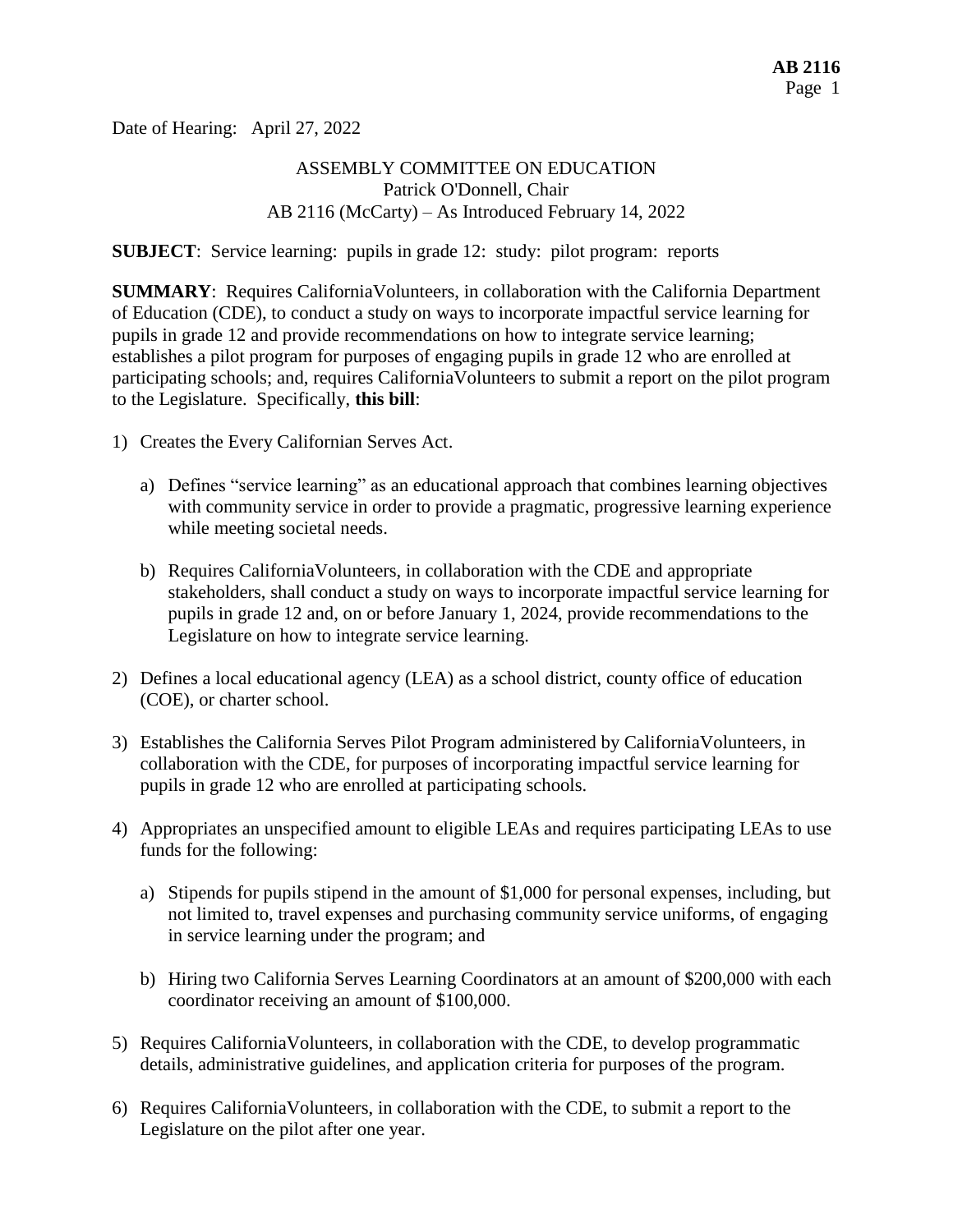# **EXISTING LAW**:

- 1) Establishes the 21st Century High School After School Safety and Enrichment for Teens program to award grants for after-school enrichment programs for high school students. A program consists of an academic assistance element and an enrichment element that may include community service or service learning. (Education Code (EC) 8421).
- 2) Establishes the Cesar Chavez Day of Service and Learning Program awards grants to local and state operated Americorps, National Senior Service Corps, Learn and Serve, or Conservation Corps programs that submit proposals to engage students through their schools and school districts in community service that qualifies as instructional time on Cesar Chavez Day. (EC 37220.6)
- 3) Establishes a State Seal of Civic Engagement, to be affixed to the diploma of qualifying high school graduates, based on a demonstration of excellence in civics education and participation. (EC 51470)

#### **FISCAL EFFECT**: Unknown

#### **COMMENTS**:

*Need for the bill.* The author states, "Service-learning provides students the opportunity to meaningfully give back to the community, while connecting the lessons they learn in the classroom with the service they provide in the community. High quality service learning enhances a student's academic and personal development and interpersonal skills, facilitating cultural and racial understanding while building a deeper commitment to service and community involvement. AB 2116 would establish the California Serves Pilot Program, which will enable participating schools to establish service-learning programs that will provide community benefits and create civically minded students."

*Service-learning vs. community service or volunteering.* Service-learning is distinguished from volunteering or community service in that it connects service with structured opportunities to learn from the experience. The federal Learn and Serve program of the Corporation for National and Community Service defined service-learning as "a teaching and learning strategy that integrates meaningful community service with instruction and reflection to enrich the learning experience, teach civic responsibility, and strengthen communities."

*Service-learning supports academic achievement, narrows achievement gap.* A 2011 metaanalysis in the Journal of Experiential Education, *A Meta-analysis of the Impact of Service-Learning on Students*, of 62 studies involving 11,837 students found that, compared to controls, students who participated in service-learning programs demonstrated significant gains in five outcome areas: attitudes toward self, attitudes toward school and learning, civic engagement, social skills, and academic performance. The analysis also found that following certain recommended practices—such as linking to curriculum, community involvement, and reflection—were associated with better outcomes. A 2005 analysis of 217,000 student surveys found that "service [service-*learning* was not measured] of only one hour per week among lower-income students was related to significant reduction of the gap in achievement-related assets between higher and lower-income students."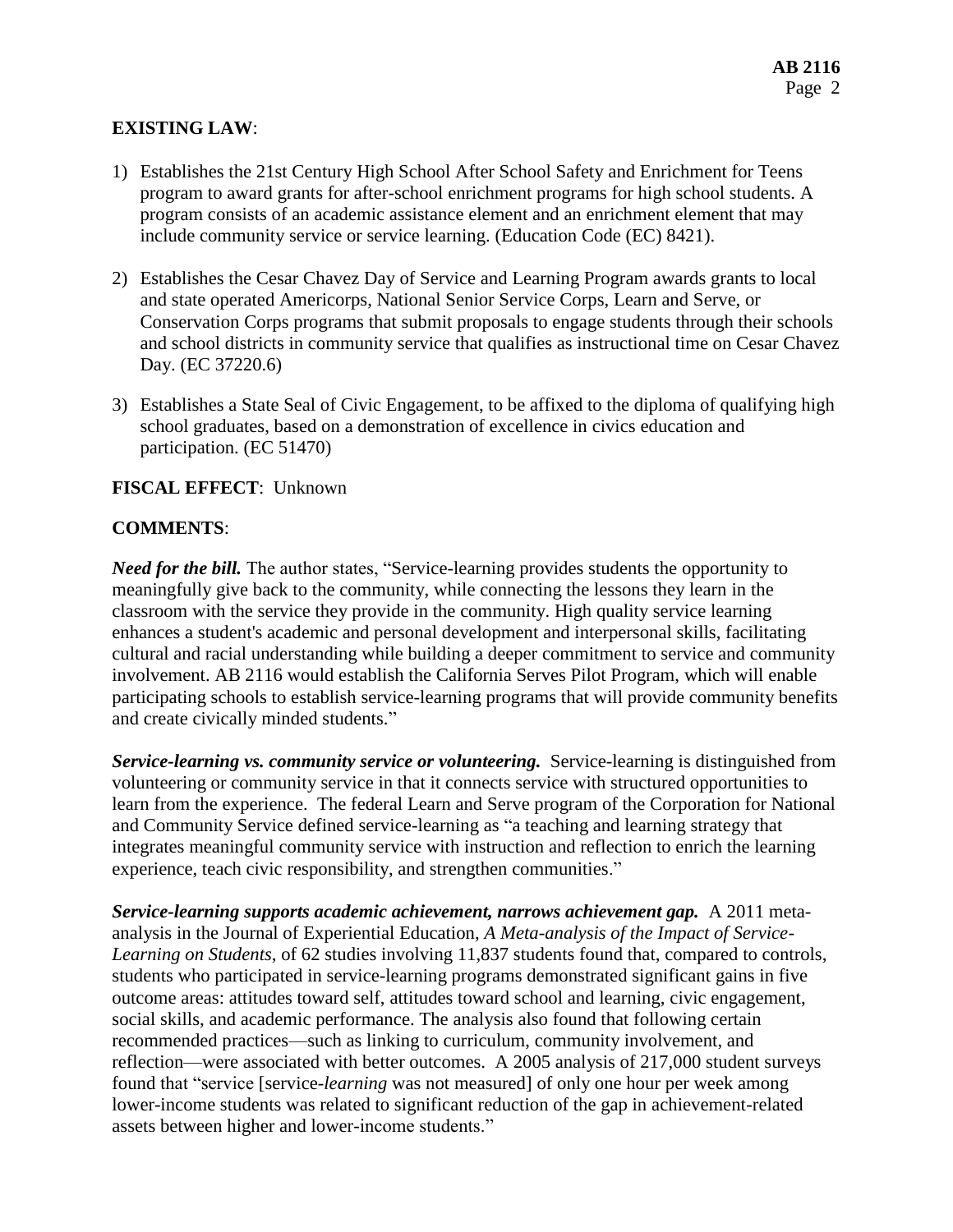*Nationally, community service increasing but service-learning declining.* A 2008 national study published by the Corporation for National and Community Service found that "while school-based community service remains robust, the substantial growth in service-learning documented by federally funded studies conducted in 1979 and 1999 has not continued. In fact, the 2008 survey reveals a reversal of that trend, with the percentage of schools with servicelearning declining from 32 percent in 1999 to 24 percent in 2008." The study attributed that trend, in part, to the higher value placed on service as a means to promote civic behaviors than academic engagement. The study concluded, "When faced with budget constraints and state curriculum requirements, many schools are likely to place service activities outside of the curriculum and use methods other than service-learning in the classroom."

*CalServe program, eliminated in 2012, was inconsistently implemented and had unclear benefits.* In response to the National and Community Service Act of 1990, the CDE developed the CalServe Initiative to support K-12 service learning partnerships to enhance student academic achievement and civic responsibility, increase teacher effectiveness and satisfaction, heighten school district awareness of service-learning, and provide authentic service to the community. During 1990 through 2012, CalServe provided funding for LEAs to support the statewide implementation of the instructional method known as service-learning.

A 2002 report, *Service-Learning in California: A Profile of the CalServe Service-Learning Partnerships, (1997-2000): Executive Summary,* analyzed the outcomes of teachers participating in CalServe program. The analysis found several inconsistencies in planning and implementing service-learning within partnerships with unclear benefits. The concerns include the following:

- Partnerships experienced issues in measuring the academic impacts of service-learning making it difficult to track outcomes and progress. Goals proposed by the partnership were different than the goals the individual teachers adopted for their service-learning activities;
- Metrics used by local partnerships to collect data was inconsistent thus making overall generalizations and conclusions about academic learning during service-learning activities difficult;
- Difficulties determining student's sense of civic responsibility when participating in service-learning activities;
- Goals among teachers regarding service-learning varied greatly;
- Partnerships focused primarily on immediate needs and issues and did not have a clear plan on the sustainability and long-term goals; and
- Teachers faced difficulty arranging service activities, and needed more planning time and support from administrators and other teachers.

Teachers reported acquiring better teaching management skills and increased subject-matter knowledge. Administrators reported an increased engagement by parents and community members.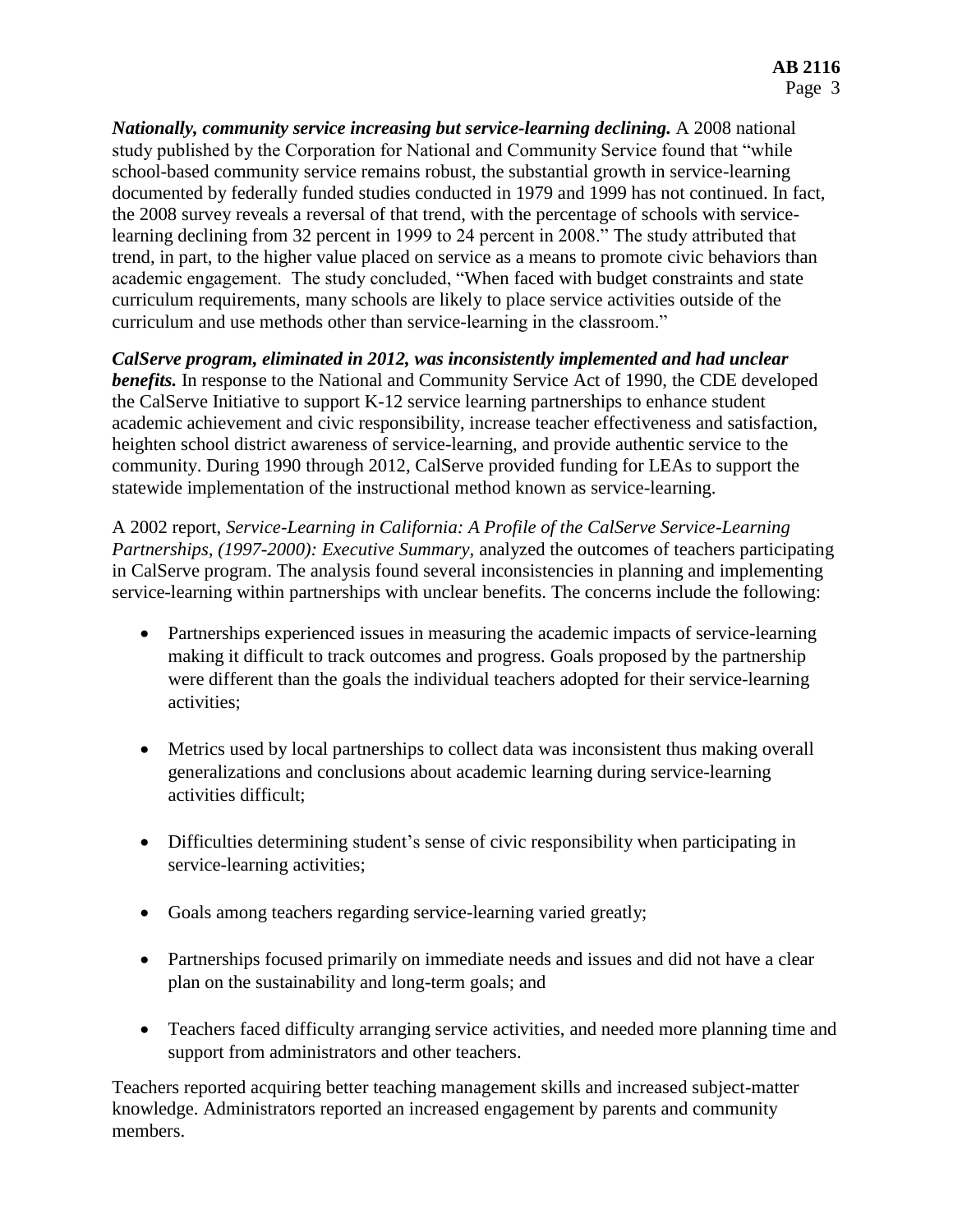The report made recommendations for improving high-quality partnerships, sustainability, local evaluation, research on best practices, and institution service-learning.

*Some districts have a volunteer or service-learning graduation requirement.* While the state does not collect data on service-learning courses or community service graduation requirements, many school districts have local service-learning or volunteer graduation requirements. These vary in terms of time requirements and integration with coursework. Some districts with such requirements, as of 2015, included:

- Los Angeles Unified School District required a service-learning experience of all high school students, measured by an approved project, not a number of hours served;
- Culver City Unified School District required 60 hours of community service in high school for graduation;
- Placentia-Yorba Linda Unified School District required 40 hours of community service for graduation; and,
- San Jose Unified School District required certification of a minimum of 40 hours of community service for graduation.

*California Volunteers higher education service program.* In 2022, California Volunteers launched #CaliforniansForAll College Corps, a college service initiative in partnership with 48 California college and universities to provide 6,500 college students service opportunities in areas focused on climate action, K-12 education, and food insecurity. Participating students who complete a year of service receive \$10,000 and includes service learning opportunities for AB 540 eligible Dreamers. The initiative has three goals which include:

- Helping low-income students graduate college on time and with less debt;
- Addressing societal challenges and build equitable communities; and,
- Creating a generation of civic-minded leaders with the ability to bridge divides and solve problems.

## *Recommended Committee amendments. Staff recommends that the bill be amended* as follows:

- 1) Move program from Government Code to Education Code and delete the title. Move administration of the program to the CDE, in partnership with CaliforniaVolunteers.
- 2) Add more specificity to the definition of service-learning.
- 3) Require the CDE to review the available evidence on service-learning and post it on its website (instead of conducting a study), develop uniform metrics for measurement of outcomes of the program (including the State Seal of Civic Engagement), and to use this evidence in the administration of the program.
- 4) Require that grants be made to LEAs with a student population which is at least 50% "unduplicated pupils" for purposes of the Local Control Funding Formula (LCFF).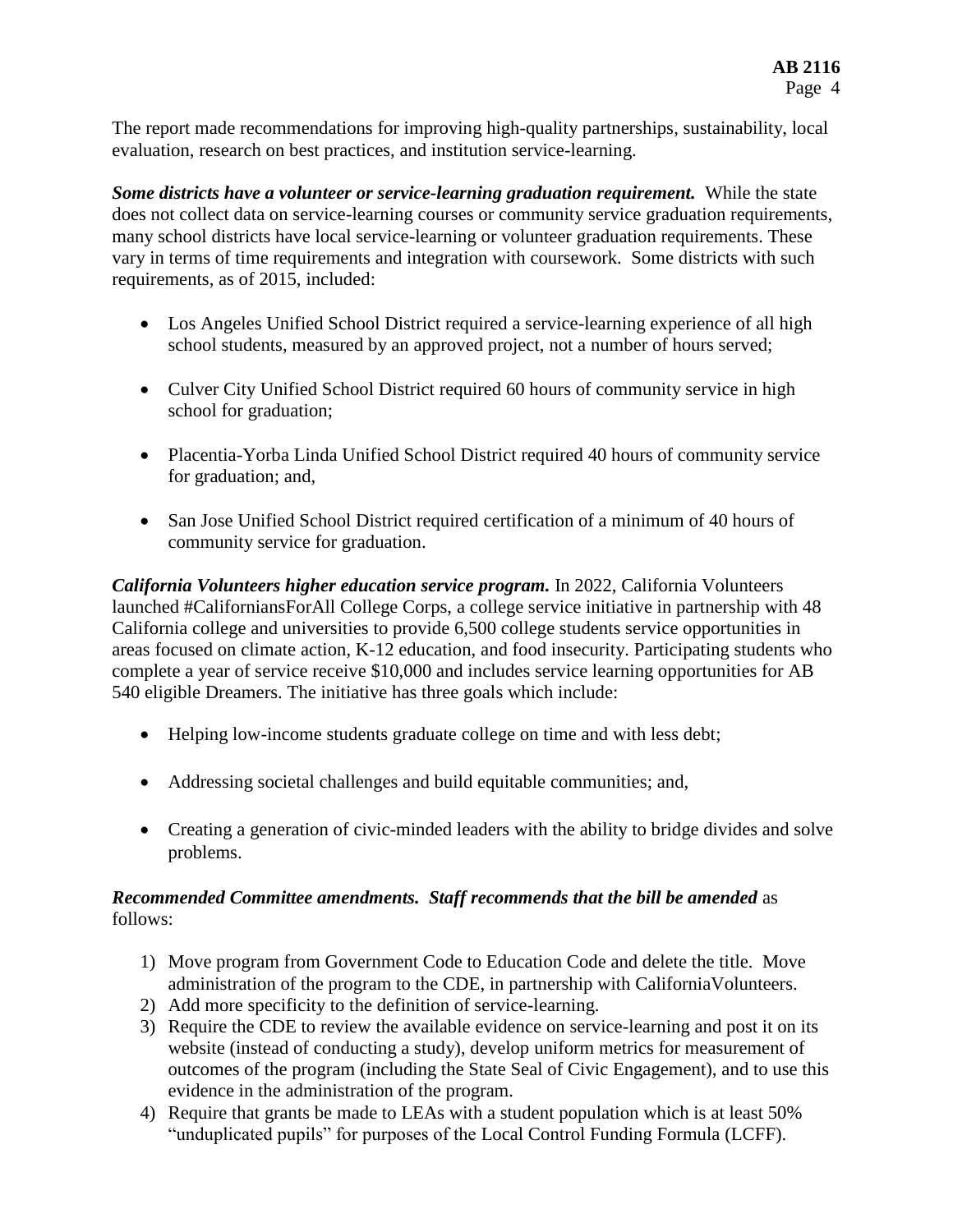- 5) Expand the list of allowable uses of grant funding to include professional development, instructional materials, participation costs for students, and personnel costs (instead of requiring stipends and the hiring of a coordinator).
- 6) Require that the report to the Legislature include an evaluation of the program using uniform metrics determined by the CDE.

*Arguments in support.* Improve Your Tomorrow states, "The transition from brother to mentor is a direct result of the positive and influential impact that mentorship and community service have on a developing adolescent. The 'service learning' pilot program AB 2116 will establish in high schools for 12th-grade students is a program that will yield similar results that IYT has experienced with our brothers and mentors. This pilot program under California Volunteers will be an opportunity for young people to grow personally and professionally while improving the quality of living for their families and neighbors through education and community service."

*Related legislation.* AB 2088 (Cooper) of the 2021-22 Session would establish the California Pilot Paid Internship Program to provide grants to LEAs to establish or expand internship programs within their Career Technical Education courses or pathways.

AB 2678 (McCarty) of the 2019-20 Session would have required CaliforniaVolunteers, in collaboration with the CDE and appropriate stakeholders, to conduct a study on ways to incorporate impactful service learning for pupils in grade 12 and, on or before January 1, 2022, provide recommendations on how to integrate service learning. This bill was held in the Assembly Education Committee.

AB 189 (Low) of the 2017-18 Session would have required the Instructional Quality Commission (IQC) to develop a model curriculum on service-learning for pupils in grades ninth to 12th grade, for voluntary use by educators. This bill was vetoed by Governor Brown. The veto message read:

I believe this bill is unnecessary. The Instructional Quality Commission carefully considered the subject of service learning when it was updating the History-Social Science Framework and embedded it throughout the curriculum framework that the State Board of Education subsequently adopted.

AB 24 (Eggman), Chapter 604, Statutes of 2017, establishes a State Seal of Civic Engagement, to be affixed to the diploma of qualifying high school graduates, based on a demonstration of excellence in civic education and participation.

AB 1689 (Low) of the 2015-16 Session would have required, beginning with the high school class of 2022-23, that at least one of the courses required for graduation include a servicelearning component. The bill would have defined service-learning and also required the SPI to develop curriculum standards for courses that incorporate a service-learning component. This bill was held in the Assembly Appropriations Committee.

AB 524 (Low) of 2015-16 would have required, beginning with the high school class of 2020- 21, that at least one of the courses required for graduation include a service-learning component. The bill would have defined service-learning and also required the SPI to develop curriculum standards for courses that incorporate a service-learning component. This bill was held in the Assembly Appropriations Committee.